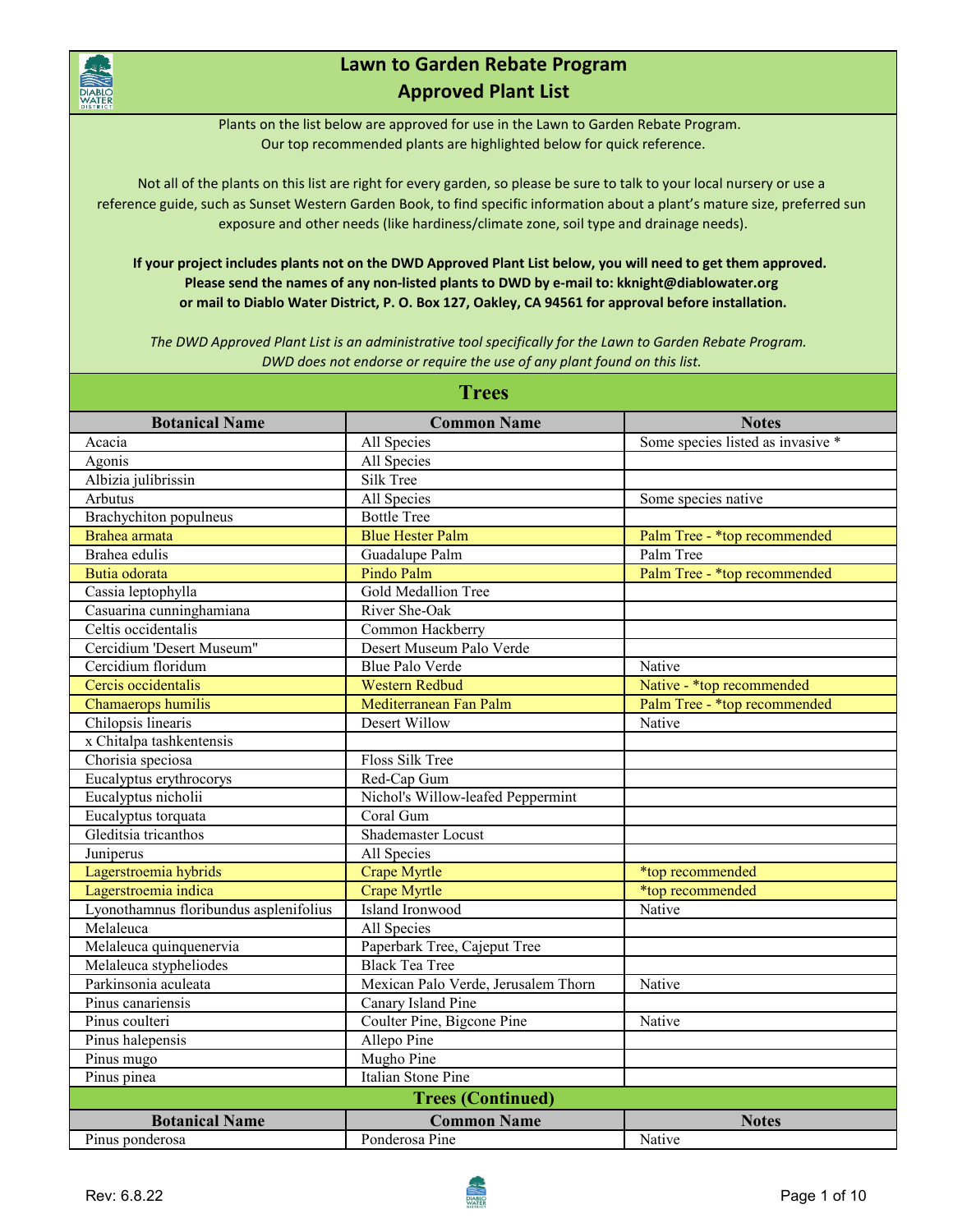| <b>Lawn to Garden Rebate Program</b>            |                                            |                           |  |  |
|-------------------------------------------------|--------------------------------------------|---------------------------|--|--|
| <b>Approved Plant List</b>                      |                                            |                           |  |  |
| Pinus sabiniana                                 | Foothill, Gray or Digger Pine              | Native                    |  |  |
| Pinus torreyana                                 | <b>Torrey Pine</b>                         | Native                    |  |  |
| Pistacia chinensis                              | <b>Chinese Pistache</b>                    | *top recommended          |  |  |
| Prunus caroliniana                              | Carolina Laurel Cherry                     |                           |  |  |
| Prunus ilicifolia                               | <b>Holly Leaf Cherry</b>                   | Native - *top recommended |  |  |
| Prunus Ilicifolia lyonii                        | Catalina Cherry                            | Native                    |  |  |
| Punica granatum                                 | Pomegranate                                |                           |  |  |
| Quercus agrifolia                               | <b>Coast Live Oak</b>                      | Native - *top recommended |  |  |
| Quercus douglasii<br>Quercus ilex               | <b>Blue Oak</b>                            | Native                    |  |  |
| Quercus kelloggii                               | Holly Oak<br>California Black Oak          | Native                    |  |  |
| Quercus lobata                                  | Valley Oak, White Oak, Roble               | Native - *top recommended |  |  |
| Ouercus suber                                   | Cork Oak                                   |                           |  |  |
| Quercus wislizenii                              | <b>Interior Live Oak</b>                   | Native                    |  |  |
| Rhus lancea                                     | African Sumac                              |                           |  |  |
| Rhus lanceolata                                 | Flameleaf Sumac                            |                           |  |  |
| Robinia ambigua                                 | Idaho Locust                               |                           |  |  |
| Schinus molle                                   | California Pepper, Mission Pepper          | Listed as invasive *      |  |  |
| Sophora japonica                                | Japanese Pagoda Tree                       |                           |  |  |
| Ulmus pumila                                    | Siberian Elm                               |                           |  |  |
| Ziziphus jujuba                                 | Jujube, Chinese-Date                       |                           |  |  |
|                                                 |                                            |                           |  |  |
|                                                 | <b>Shrubs</b>                              |                           |  |  |
| <b>Botanical Name</b>                           | <b>Common Name</b>                         | <b>Notes</b>              |  |  |
| Acacia                                          | All Species                                |                           |  |  |
| Acacia baileyana 'Purpurea'                     | Purple Leaf Baileyana                      |                           |  |  |
| Acacia boormanii                                | <b>Snowy River Wattle</b>                  |                           |  |  |
| Acacia cultriformis                             | Knife Acacia                               |                           |  |  |
| Acacia longifolia                               | Golden Wattle                              |                           |  |  |
| Acacia redolens                                 | Spreading Acacia                           |                           |  |  |
| Adenanthos                                      | All Species                                |                           |  |  |
| Aesculus californica                            | California Buckeye                         | Native                    |  |  |
| Aloysia triphylla                               | Lemon Verbena                              |                           |  |  |
| Alyogyne huegelii<br>Anisodontea x hypomandarum | <b>Blue Hibiscus</b><br>Cape Mallow        |                           |  |  |
| Arbutus                                         | All Species                                | Some species native       |  |  |
| Arbutus unedo                                   | <b>Strawberry Tree, Strawberry Madrone</b> | *top recommended          |  |  |
| Arctostaphylos                                  | All Species                                | Native                    |  |  |
| Artemisia                                       | All Species                                | Some species native       |  |  |
| Aurinia saxatilis                               | Basket of Gold                             |                           |  |  |
| Baccharis pilularis                             | Coyote Bush                                | Native                    |  |  |
| Berberis thunbergii                             | <b>Japanese Barberry</b>                   | *top recommended          |  |  |
| Bougainvillea                                   | All Species                                |                           |  |  |
| Buddleia                                        | All Species                                |                           |  |  |
| Buddleia davidii                                | <b>Butterfly Bush</b>                      | *top recommended          |  |  |
| Caesalpinia gilliesii                           | Yellow Bird of Paradise                    |                           |  |  |
| Caesalpinia mexicana                            | Mexican Bird of Paradise                   |                           |  |  |
| Caesalpinia pulcherrima                         |                                            |                           |  |  |
|                                                 | Red Bird of Paradise, Dwarf Poincia        |                           |  |  |
|                                                 | <b>Shrubs (Continued)</b>                  |                           |  |  |
| <b>Botanical Name</b>                           | <b>Common Name</b>                         | <b>Notes</b>              |  |  |
| Calliandra californica                          | Baja Fairy Duster                          | Native                    |  |  |
| Calliandra eriophylla                           | <b>Fairy Duster</b>                        | Native                    |  |  |
| Callistemon citrinus                            | Lemon Bottlebrush                          |                           |  |  |

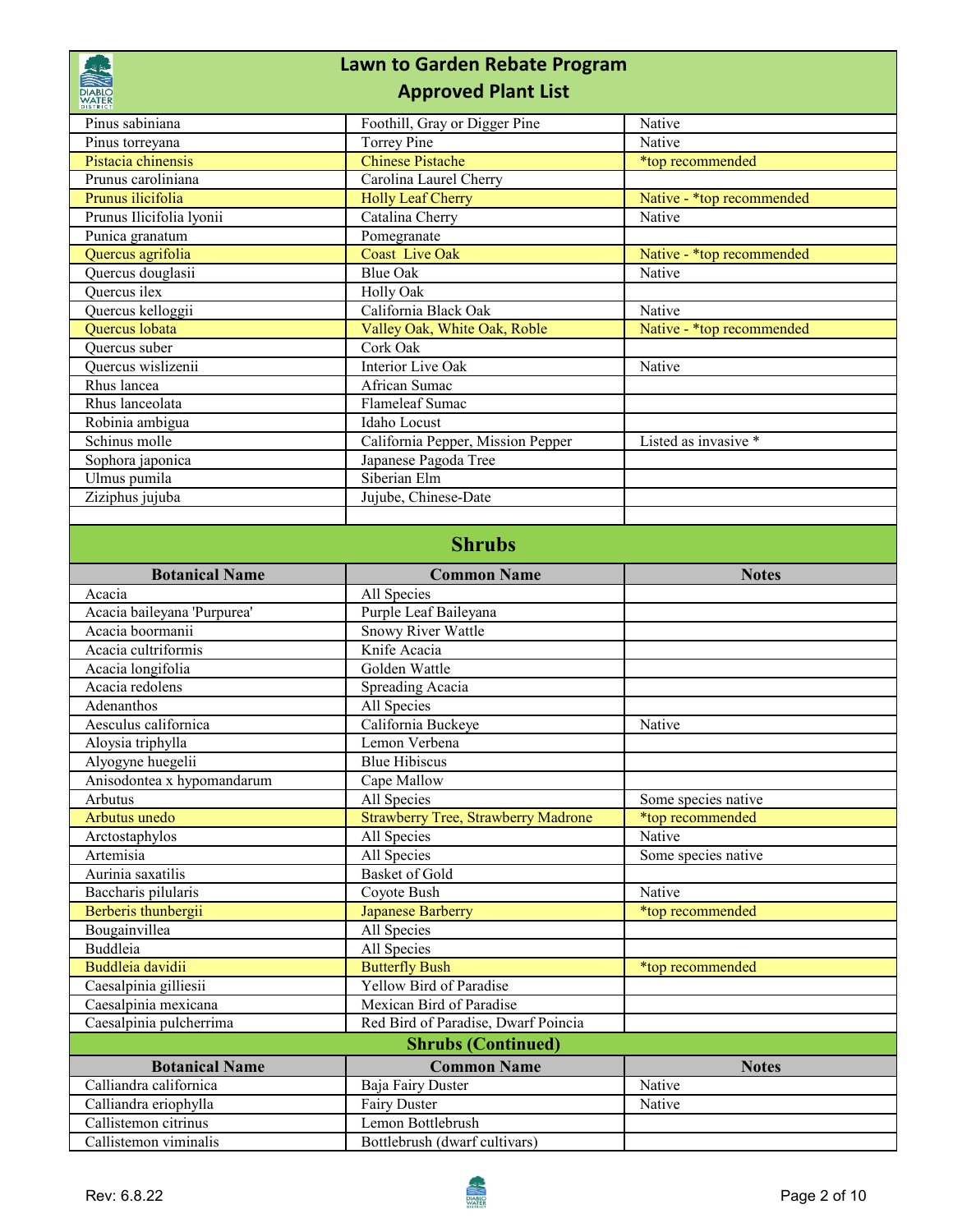## **Lawn to Garden Rebate Program Approved Plant List** Calycanthus occidentalis Spice Bush Native Carpenteria californica **Bush Anemone** Native Ceanothus **All Species** All Species Native Ceratonia siliqua Carob Tree, Algarroba Bean, St. John Cercidium microphyllum Foothills Palo Verde Native Cercis occidentalis Western Redbud Native - \*top recommended Cercocarpus ledifolius Curl-leaf Mountain Mahogany Native Chaenomeles japonica<br>
Japanese Flowering Quince Chamelaucium uncinatum Geraldton Wax Flower Chilopsis linearis Desert Willow Native Cistus All Species<br>
Coprosma X kirkii Creeping M Creeping Mirror Plant Correa All Species Cotinus coggygria Smoke Tree Cotoneaster dammeri Bearberry Cotoneaster \*top recommended Crassula All Species Cytisus All Species **C. scoparius & striatus listed as invasive \*** Daphne odora **Winter Daphne** Shade only Dendromecon and All Species and All Species and All Species and All Species and All Species and All Species and All Species and All Species and All Species and All Species and All Species and All Species and All Species an Dendromecon rigida Bush Poppy Native Diplacus All Species Dodonaea sinuolata Feathery hop bush Dodonaea viscosa Hopseed Bush<br>Echium fastuosum Pride of Madeira Echium fastuosum Pride of Madeira Listed as Invasive \* Elaeagnus pungens Silverberry Encelia and All Species and All Species and All Species and All Species and All Species and All Species and All Species and All Species and All Species and All Species and All Species and All Species and All Species and Al Encelia farinosa **Brittlebush, Desert Encelia** Native Eriogonum **All Species** All Species Native - \*top recommended Eriogonum crocatum Conejo Buckwheat Native Eriogonum fasciculatum California Buckwheat Native Eriogonum fasciculatum var. poliofolium Flattop Buckwheat Native Eriogonum giganteum St. Catherine's Lace Native Eriogonum umbellatum Sulfur Flower Native Native Eriogonum wrightii **Native Little Wright Buckwheat** Native Native Native Native Native Native Native Native Native Native Native Native Native Native Native Native Native Native Native Native Native Native Native Native Na Eucalyptus lehmannii Bushy Yate Eucalyptus macrocarpa Desert Malee Eucalyptus rhodantha Eucalyptus Euonymus japonica Euonymus Euryops pectinatus Euryops Fallugia paradoxa Apache Plume Native Native Native Native Native Native Native Native Native Native Native Native Native Native Native Native Native Native Native Native Native Native Native Native Native Native Native Na Feijoa sellowiana Pineapple Guava, Feijoa Forsythia intermedia Forsythia Fremontodendron All Species Native Galvesia speciosa Island Snapdragon, Catalina Is. Bus Native Garrya elliptica Coast Silktassel Native Grevillea All Species **Botanical Name Notes Common Name Notes** Griselinia littoralis Kupuka Tree Hakea suaveolens Sweet Hakea Halimiocistus wintonensis<br>
Halimiocistus Heteromeles arbutifolia<br>
Toyon, Christ Toyon, Christmas Berry, Calif. Holly Native Holodiscus discolor Cream Bush, Ocean Spray Native **Shrubs (Continued)**

Juniperus All Species



Lagerstroemia indica Crape Myrtle \*top recommended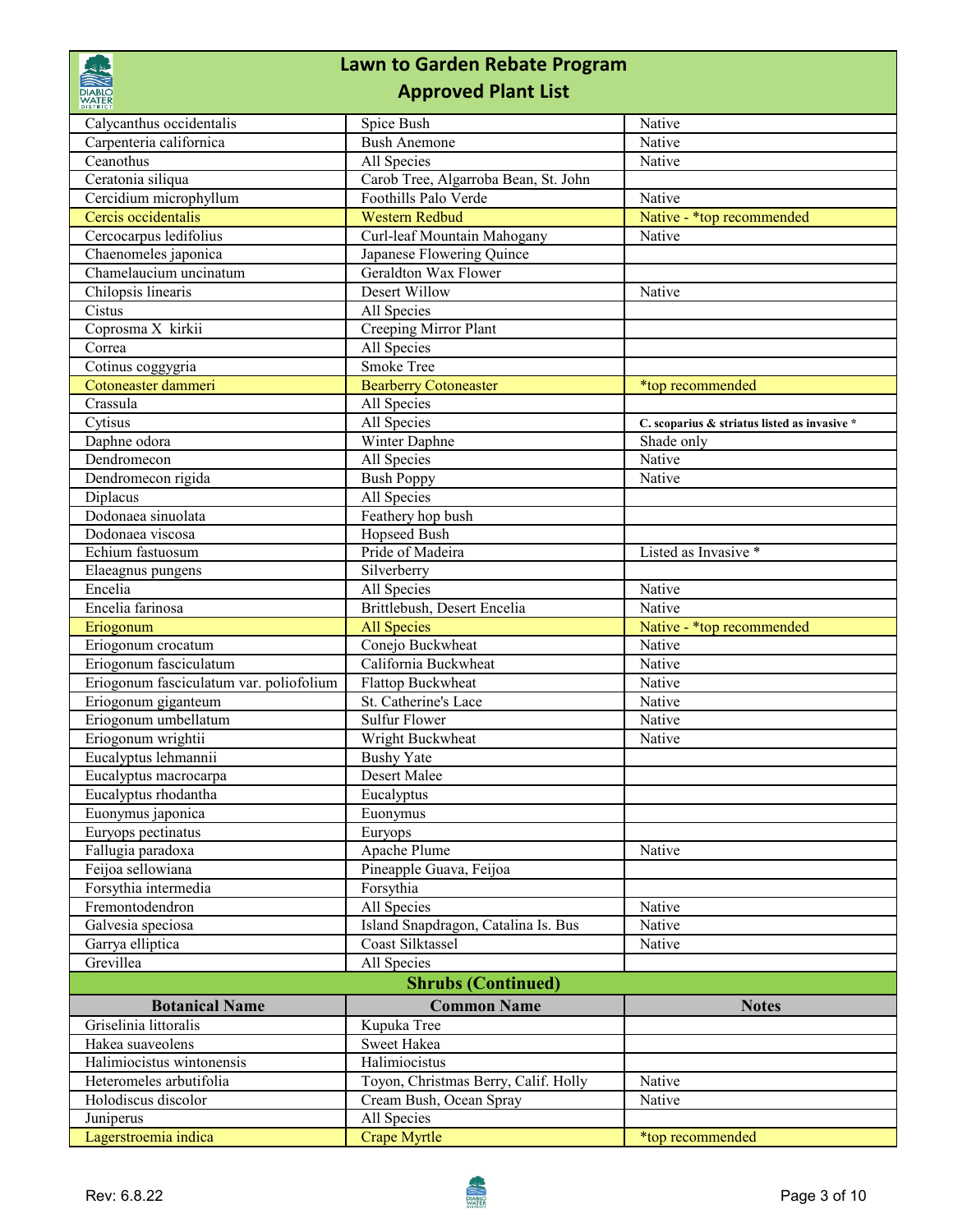| <b>Lawn to Garden Rebate Program</b><br><b>Approved Plant List</b><br><b>DIABLC</b><br><b>WATER</b> |                                     |                                   |
|-----------------------------------------------------------------------------------------------------|-------------------------------------|-----------------------------------|
|                                                                                                     |                                     |                                   |
| Lantana<br>Laurus nobilis                                                                           | Sweet Bay, Bay Leaf, Grecian Laurel |                                   |
| Laurus noblis 'Saratoga'                                                                            | Saratoga Sweet Bay                  |                                   |
| Lavandula                                                                                           | All Species                         |                                   |
| Lavatara                                                                                            | All Species                         | Some species native               |
| Leonotis leonurus                                                                                   | Lion's Tail                         |                                   |
| Leonotis menthifolia                                                                                | Lion's Tail                         |                                   |
|                                                                                                     | All Species                         |                                   |
| Leptospermum scoparium<br>Leucadendron                                                              | All Species                         |                                   |
|                                                                                                     |                                     |                                   |
| Leucophyllum                                                                                        | All Species                         |                                   |
| Leucophyllum frutescens                                                                             | Texas Ranger, Cenizo, Texas Sage    |                                   |
| Luma apiculata                                                                                      | Luma                                |                                   |
| Lupinus albifrons                                                                                   | Silver Lupine                       | Native                            |
| Lupinus arboreus                                                                                    | Tree Lupine                         | Native                            |
| Lupinus variicolor                                                                                  | Many Color Lupine                   | Native                            |
| Lysiloma thornberi                                                                                  | Feather Bush                        |                                   |
| Mahonia 'Golden Abundance'                                                                          | Golden Abundance Mahonia            | Native                            |
| Mahonia nevinii                                                                                     | Nevin Mahonia                       | Native                            |
| Mahonia pinnata                                                                                     | California Holly Grape              | Native                            |
| Mahonia repens                                                                                      | Creeping Mahonia                    | Native                            |
| Malacothamnus fasciculatus                                                                          | Chaparral Mallow                    | Native                            |
| Melaleuca decussata                                                                                 | Lilac Melaleuca                     |                                   |
| Melaleuca elliptica                                                                                 | Honey Myrtle, Granite-Bottlebrush   |                                   |
| Melaleuca incana                                                                                    | Gray Honey Myrtle                   |                                   |
| Melaleuca nesophila                                                                                 | Pink Melaleuca                      |                                   |
| Melianthus major                                                                                    | Honey Bush                          |                                   |
| Metrosideros excelsus 'Variegata'                                                                   | Variegated New Zealand Xmas Tree    |                                   |
| Michelia figo                                                                                       | Banana Shrub                        |                                   |
| Mimulus aurantiacus                                                                                 | <b>Sticky Monkey Flower</b>         | Native                            |
| Mimulus clevelandii                                                                                 | Clevelands Monkey Flower            | Native                            |
| Mimulus grandiflorus                                                                                | Slender Monkey Flower               | Native                            |
| Mimulus longiflorus                                                                                 | Southern Monkey Flower              | Native                            |
| Mimulus punicens                                                                                    | Red Monkey Flower                   | Native                            |
| Mimulus rutilus                                                                                     | Santa Susana Monkey Flower          | Native                            |
| Myrica californica                                                                                  | Pacific Wax Myrtle                  | Native                            |
| Myrsine africana                                                                                    | African Boxwood                     |                                   |
| Myrtus communis                                                                                     | Myrtle, True Myrtle                 |                                   |
| Nandina domestica                                                                                   | <b>Heavenly Bamboo</b>              | *top recommended                  |
| Nerium oleander                                                                                     | Oleander                            |                                   |
| Nierembergia hippomanica violacea                                                                   | Dwarf Cup Flower                    |                                   |
| Phlomis fruticosa                                                                                   | Jerusalem Sage                      |                                   |
| Phlomis lanata                                                                                      | Jeruselum Sage                      |                                   |
|                                                                                                     |                                     |                                   |
| Physocarpus opulifolius 'Diabolo'                                                                   | Diabolo Purple Ninebark             |                                   |
|                                                                                                     | <b>Shrubs (Continued)</b>           |                                   |
| <b>Botanical Name</b>                                                                               | <b>Common Name</b>                  | <b>Notes</b>                      |
| Prunus caroliniana                                                                                  | Carolina Laurel Cherry              |                                   |
| Prunus ilicifolia                                                                                   | Holly-Leaf or Islay Cherry          | Native                            |
| Prunus ilicifolia lyonii                                                                            | Catalina Cherry                     | Native                            |
| Punica granatum                                                                                     | Pomegranate                         |                                   |
| Pyracantha                                                                                          | All Species                         | Some species listed as invasive * |
| Rhamnus                                                                                             | All Species                         | Some species native               |
| Rhamnus alaternus                                                                                   | Italian Buckthorn                   |                                   |
| Rhamnus californica                                                                                 | California Coffee Berry             | Native                            |
| Rhaphiolepis                                                                                        | All Species                         |                                   |
| Rhus integrifolia                                                                                   | Lemonade Berry                      | Native                            |
|                                                                                                     |                                     |                                   |

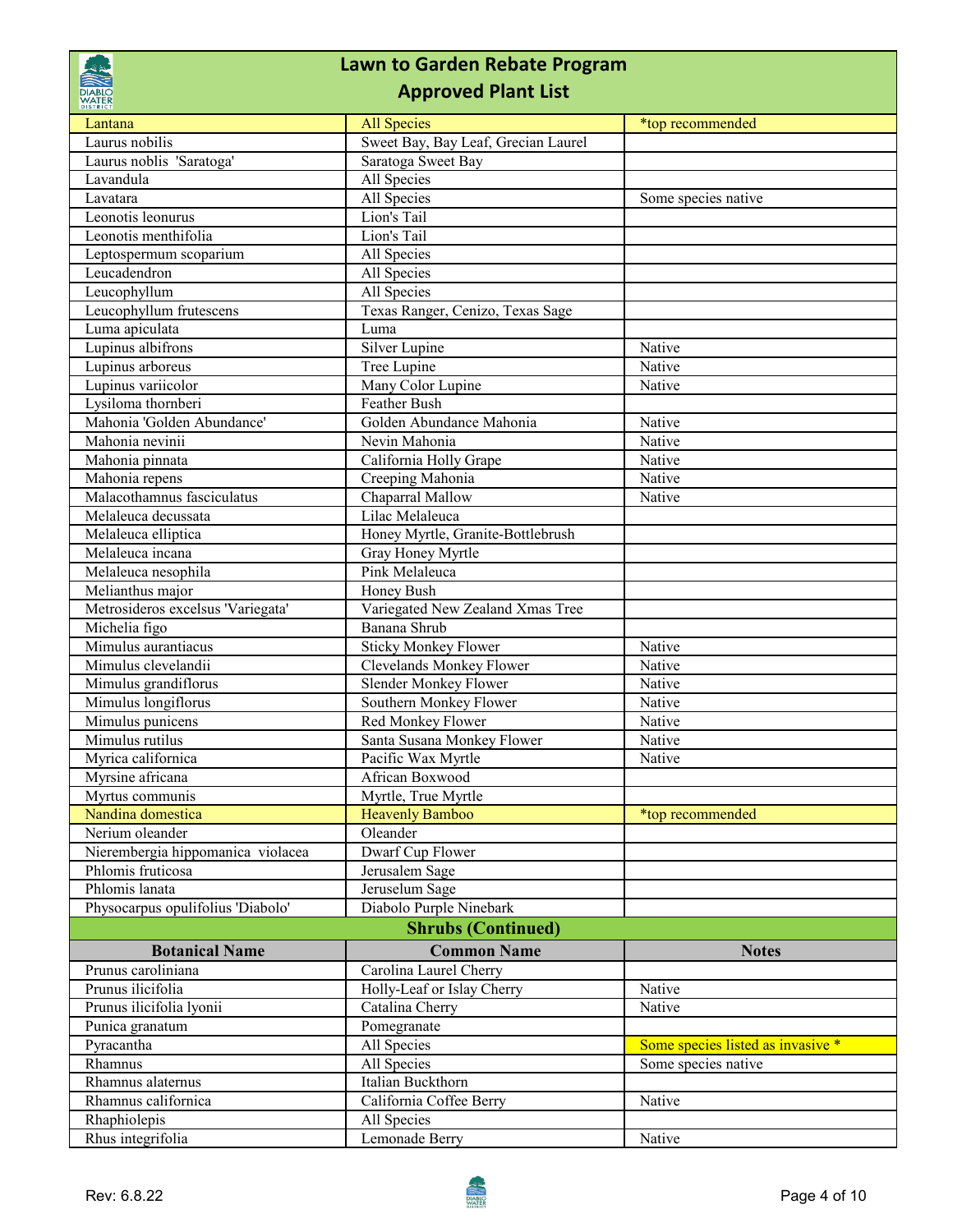## **Lawn to Garden Rebate Program Approved Plant List**

| <b>DIABLO</b><br>WATER<br><b>DISTRICT</b><br><b>Approved Plant List</b> |                                 |                                  |  |
|-------------------------------------------------------------------------|---------------------------------|----------------------------------|--|
| Rhus ovata                                                              | Sugar Bush                      | Native                           |  |
| Rhus typhina                                                            | <b>Staghorn Sumac</b>           |                                  |  |
| Ribes aureum                                                            | Golden Currant                  | Native                           |  |
| Ribes malvaceum                                                         | Chaparral Currant               | Native                           |  |
| Ribes sanguineum                                                        | Red Flowering Currant           | Native                           |  |
| Ribes sanguineum glutinosum                                             | Southern Pink Flowering Currant | Native                           |  |
| Ribes speciosum                                                         | Fuchsia-Flowering Gooseberry    | Native                           |  |
| Ribes viburnifolium                                                     | Evergreen Currant               | Native                           |  |
| Rosmarinus officinalis                                                  | Rosemary                        |                                  |  |
| Salvia apiana                                                           | White Sage                      | Native                           |  |
| Salvia argentea                                                         | Silver Sage                     |                                  |  |
| Salvia clevelandii                                                      | <b>Blue Sage</b>                | Native                           |  |
| Salvia greggii                                                          | Autumn Sage                     |                                  |  |
| Salvia leucantha                                                        | <b>Mexican Bush Sage</b>        | *top recommended                 |  |
| Salvia leucophylla                                                      | <b>Purple Sage</b>              | Native - *top recommended        |  |
| Salvia mellifera                                                        | <b>Black Sage</b>               | Native                           |  |
| Salvia microphylla                                                      | Graham's Sage                   |                                  |  |
| Salvia munzii                                                           | San Miguel Mountain Sage        | Native                           |  |
| Salvia nemorosa                                                         | Dwarf Sage                      |                                  |  |
| Salvia pachyphylla                                                      | Purple Sage                     | Native                           |  |
| Salvia spathacea                                                        | Hummingbird Sage, Pitcher Sage  | Native                           |  |
| Salvia 'Vicki Romo'                                                     | White Sage                      | Native                           |  |
| Salvia x jamensis                                                       | Jame Sage                       |                                  |  |
| Sambucus                                                                | All Species                     | Some species native              |  |
| Sarcococca                                                              | All Species                     | Shade only                       |  |
| Senna nemophila                                                         | Green Cassia                    |                                  |  |
| Simmondsia chinensis                                                    | Jojoba, Goat Nut                | Native                           |  |
| Sollya heterophylla                                                     | Australian Bluebell Creeper     |                                  |  |
| Sphaeralcea                                                             | All Species                     | Some species native              |  |
| Syringa vulgaris                                                        | Common Lilac                    |                                  |  |
| Tecoma alta                                                             | Orange Bells                    |                                  |  |
| Tecoma stans                                                            | <b>Yellow Bells</b>             |                                  |  |
| Tecoma x smithii                                                        |                                 | All hybrids using T. stans       |  |
| Teucrium fruticans                                                      | <b>Bush Germander</b>           |                                  |  |
| Trichostema lanatum                                                     | <b>Woolly Blue Curls</b>        | Native                           |  |
| Vitex agnus-castus                                                      | <b>Chaste Tree</b>              |                                  |  |
| Westringia                                                              | All Species                     |                                  |  |
| Westringia fruticosa                                                    | Australian Rosemary             |                                  |  |
| Xylosma congestum                                                       | Shiny Xylosma                   |                                  |  |
| Yucca elata                                                             | Soaptree Yucca                  | Native                           |  |
| <b>Ground Covers</b>                                                    |                                 |                                  |  |
| <b>Botanical Name</b>                                                   | <b>Common Name</b>              | <b>Notes</b>                     |  |
| Arctostaphylos 'Pacific Mist'                                           | Pacific Mist Manzanita          | Native - *top recommended        |  |
| Arctostaphylos edmundsii & cvs                                          | Sur Manzanita                   | Native - *top recommended        |  |
| Arctostaphylos hookeri 'Wayside'                                        | Wayside Manzanita               | Native - *top recommended        |  |
| Arctostaphylos hookeri 'Buxifolia'                                      | Buxifolia Manzanita             | Native - *top recommended        |  |
| Baccharis consanguinea 'Pozo Surf'                                      | Lowly Coyote Brush              | Native                           |  |
| Baccharis pilaularis 'Pigeon Point'                                     | Dwarf Coyote Brush              | Native                           |  |
| Baccharis pilaularis 'Santa Ana'                                        | Santa Ana Dwarf Baccharis       | Native                           |  |
| Cotoneaster dammeri 'Lowfast'                                           | Bearberry cotoneaster           |                                  |  |
| Drosanthemum                                                            | All Species                     |                                  |  |
| Gazania                                                                 | All Species                     | G. linearis listed as invasive * |  |
|                                                                         |                                 |                                  |  |
|                                                                         | Woolly Grevillea                |                                  |  |
| Grevilla lanigera<br>Helianthemum                                       | All Species                     |                                  |  |

R

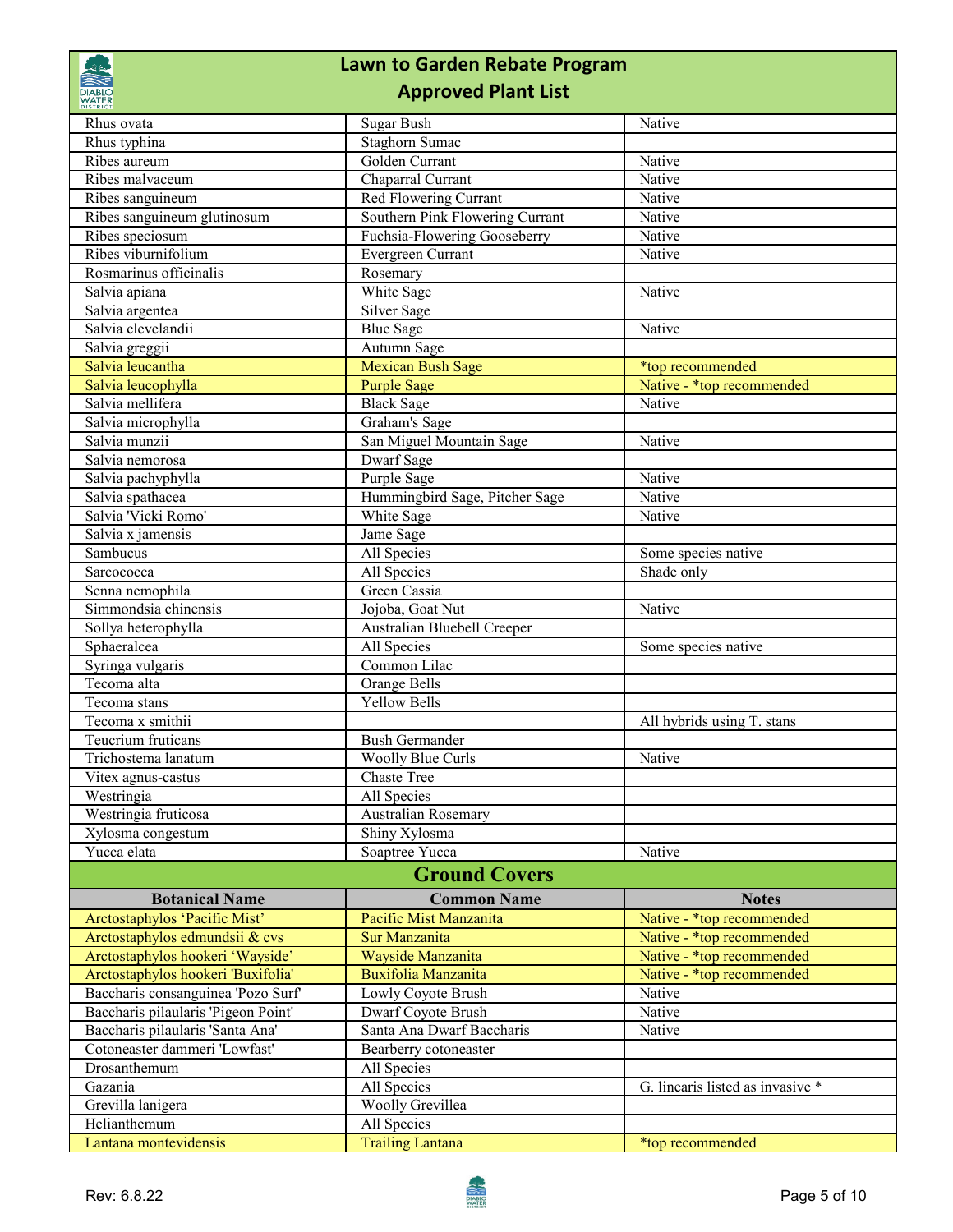| <b>DIABLO</b><br><b>WATER</b>                                         | <b>Lawn to Garden Rebate Program</b><br><b>Approved Plant List</b> |                           |
|-----------------------------------------------------------------------|--------------------------------------------------------------------|---------------------------|
|                                                                       |                                                                    |                           |
| Lippia nodiflora (Phyla nodiflora)                                    | Kurapia                                                            |                           |
| Myoporum parvifolium                                                  | Creeping Myoporum                                                  |                           |
| Osteospermum                                                          | <b>African Daisy</b>                                               |                           |
| Pyracantha coccinea 'Lowboy'                                          | Lowboy Firethorn                                                   |                           |
| Pyracantha hybrid 'Ruby Mound'<br>Rosmarinus officinalis 'Prostratus' | Ruby Mound Firethorn                                               |                           |
|                                                                       | <b>Prostrate Rosemary</b>                                          | *top recommended          |
| Salvia sonomensis<br>Sarcococa hookerana humilis                      | <b>Creeping Sage</b>                                               | Native - *top recommended |
| Scaevola 'Mauve Clusters'                                             | <b>Sweet Box</b><br>Fan Flower                                     | Shade only                |
| Sedum                                                                 | All Species                                                        | Some species native       |
| Sollya heterophyla                                                    | Australian bluebell creeper                                        |                           |
| Zauschneria                                                           | Some Species                                                       | Native                    |
|                                                                       |                                                                    |                           |
|                                                                       | <b>Vines</b>                                                       |                           |
|                                                                       |                                                                    |                           |
| <b>Botanical Name</b>                                                 | <b>Common Name</b>                                                 | <b>Notes</b>              |
| Bougainvillea                                                         | All Species                                                        |                           |
| Campsis                                                               | All Species                                                        |                           |
| Capparis spinosa                                                      | Caper bush                                                         |                           |
| Gelsemium sempervirens                                                | Carolina Jessamine                                                 | *top recommended          |
| Keckiella cordifolia                                                  | Climbing Penstemon                                                 | Native                    |
| Lonicera periclymenum                                                 | Flowering Woodbine                                                 |                           |
| Macfadyena unguis-cati                                                | Cat's Claw Vine, Yellow Trumpet Vine                               |                           |
| Rosa banksiae                                                         | <b>Lady Banks Rose</b>                                             | *top recommended          |
| Rosa 'Cecile Brunner'<br>Rosa 'Don Juan'                              | Cecile Brunner Rose (polyantha)                                    | *top recommended          |
| Rosa 'Golden Showers'                                                 | Don Juan Climbing Rose                                             | *top recommended          |
|                                                                       | <b>Climbing Rose</b><br><b>Climbing Rose</b>                       | *top recommended          |
| Rosa 'Royal Sunset'<br>Sollya heterophylla                            | Australian Bluebell Creeper                                        | *top recommended          |
|                                                                       |                                                                    |                           |
|                                                                       | <b>Perennials</b>                                                  |                           |
| <b>Botanical Name</b>                                                 | <b>Common Name</b>                                                 | <b>Notes</b>              |
| Achillea                                                              | All Species                                                        | Some species native       |
| Agastache aurantiaca                                                  | Orange Hummingbird Mint                                            |                           |
| Agastache cana                                                        | Texas Hummingbird Mint                                             |                           |
| Agastache rupestris                                                   | Licorice Mint                                                      |                           |
| Alyssum saxatile                                                      | Basket of Gold                                                     |                           |
|                                                                       | <b>Perennials (Continued)</b>                                      |                           |
| <b>Botanical Name</b>                                                 | <b>Common Name</b>                                                 | <b>Notes</b>              |
| Anacyclus depressus                                                   | Mt. Atlas Daisy                                                    |                           |
| Anigozanthus                                                          | <b>All Species</b>                                                 | *top recommended          |
| Anthemis tinctoria                                                    | Golden Marguerite                                                  |                           |
| Artemisia                                                             | All Species                                                        | Some species native       |
| Asclepias californica                                                 | California Milkweed                                                | Native                    |
| Asclepias cordifolia                                                  | Purple Milkweed                                                    | Native                    |
| Asclepias fascicularis                                                | Narrow-leaf Milkweed                                               | Native                    |
| Asclepias speciosa                                                    | Showy Milkweed                                                     | Native                    |
| Aspidistra elatior                                                    | Aspdistra, Cast-Iron Plant                                         |                           |
| Baileya multiradiata                                                  | Desert Marigold                                                    | Native                    |
| Calylophus                                                            | All Species                                                        |                           |
| Centaurea cineraria                                                   | Dusty Miller                                                       |                           |
| Chasmanthe aethiopica                                                 | Cobra Lily                                                         |                           |
| Convolvulus cneorum                                                   | <b>Bush Morning Glory</b>                                          |                           |
| Convolvulus sabaticus                                                 | <b>Dwarf Morning Glory</b>                                         |                           |
| Coreopsis                                                             | All Species                                                        | Some species native       |

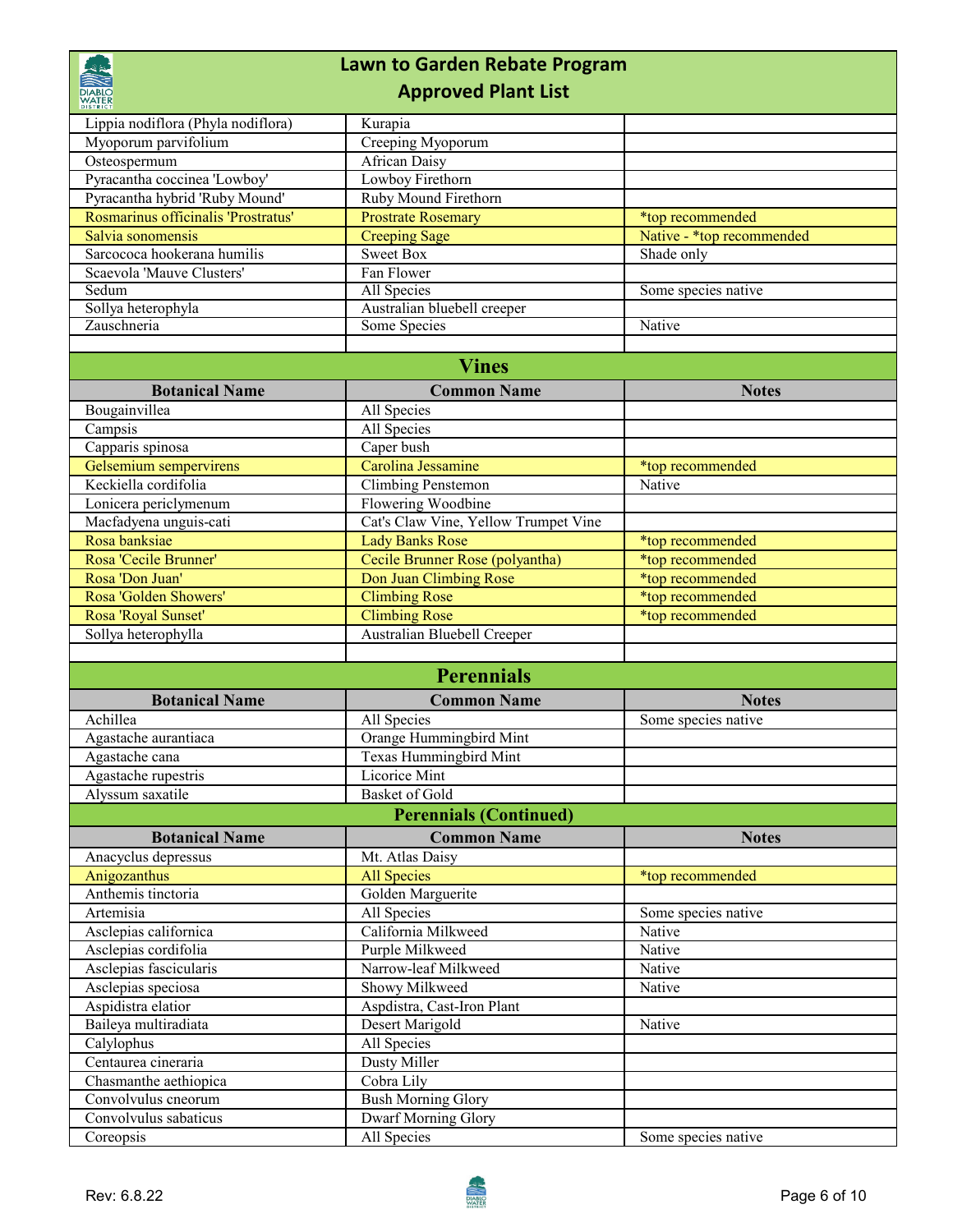|                                                   | <b>Lawn to Garden Rebate Program</b>                    |                               |
|---------------------------------------------------|---------------------------------------------------------|-------------------------------|
| DIABLO<br><b>WATER</b>                            | <b>Approved Plant List</b>                              |                               |
| Deschampsia caespitosa                            | <b>Tufted Hair Grass</b>                                | Native                        |
| <b>Dietes</b>                                     | All Species                                             |                               |
| Diplacus                                          | Monkey Flower                                           | Native                        |
| Dymondia margaretae                               | Dymondia, Rock Ditty                                    |                               |
| Epilobium                                         | All Species                                             |                               |
| Erigeron karvinskianus                            | Santa Barbara Daisy, Mexican Daisy                      | *top recommended              |
| Eriogonum                                         | All Species                                             | Native                        |
| Eryngium planum                                   | Blue Sea Holly                                          |                               |
| Erysimum                                          | All Species<br><b>Bowles Mauve Wallflower</b>           | Some species native           |
| Erysimum 'Bowles Mauve'                           |                                                         |                               |
| Euphorbia 'Black Bird'<br>Euphorbia 'Blue Lagoon' | <b>Black Bird Cushion Spurge</b><br>Euphorbia           |                               |
| Euphorbia characias                               | Dome Euphorbia                                          | *top recommended              |
| Euphorbia myrsinites                              | Euphorbia                                               |                               |
| Euphorbia polychroma                              | <b>Cushion Spurge</b>                                   |                               |
| Euphorbia ridida                                  | Euphorbia                                               |                               |
| Euphorbia 'Rudolph'                               | Euphorbia                                               |                               |
| Euphorbia 'Tasmanian Tiger'                       | Euphorbia                                               |                               |
| Euphorbia x martinii                              | Euphorbia                                               |                               |
| Euryops pectinatus                                | Euryops                                                 |                               |
| Gaillardia grandiflora                            | <b>Blanket Flower</b>                                   | *top recommended              |
| Gaura lindheimeri                                 | Gaura                                                   | *top recommended              |
| Helianthemum nummularium                          | <b>Sun Rose</b>                                         | *top recommended              |
| Helianthus maximilianii                           | New Mexico Sunflower                                    |                               |
| Iris douglasiana                                  | Douglas Iris                                            | Native                        |
| Iris Pacific Coast Hybrids                        | Pacific Coast Irises                                    | Native                        |
| Iris tall bearded                                 | Tall Bearded Iris                                       |                               |
| Kniphofia hybrids                                 | Hybrid Torch Lily                                       |                               |
| Kniphofia uvaria                                  | <b>Torch Lily</b>                                       |                               |
| Leonotis leonorus                                 | Lion's Tail                                             |                               |
| Lepechinia fragrans                               | <b>Fragrant Pitcher Plants</b>                          | Some shade to full shade only |
| Limonium perezii                                  | Sea Lavender, Statice                                   |                               |
| Lobelia laxiflora                                 | Red Mexican Lobelia                                     |                               |
| Lotus scoparius                                   | Deerweed                                                |                               |
|                                                   | <b>Perennials (Continued)</b>                           |                               |
| <b>Botanical Name</b>                             | <b>Common Name</b>                                      | <b>Notes</b>                  |
| Lychnis coronaria<br>Mimulus aurantiacus          | Rose Campion, Crown-Pink<br><b>Sticky Monkey Flower</b> | Native                        |
| Mimulus bifidus                                   | <b>Sticky Monkey Flower</b>                             | Native                        |
| Mimulus hybrids                                   | Monkey Flower                                           | Native                        |
| Mimulus puniceus                                  | Red Monkey Flower                                       |                               |
| Oenothera                                         | All Species                                             |                               |
| Oenothera berlandieri                             | Mexican Evening Primrose                                |                               |
| Oenothera berlandieri                             | Mexican Primrose                                        |                               |
| Osteospermum                                      | All Species                                             |                               |
| Pelargonium x hortorum                            | Garden Geranium                                         |                               |
| Penstemon centranthifolius                        | Scarlet-Bugler                                          | Native - *top recommended     |
| Penstemon eatonii                                 | <b>Firecracker Penstemon</b>                            | Native - *top recommended     |
| Penstemon heterophyllus                           | <b>Foothill Penstemon</b>                               | Native - *top recommended     |
| Penstemon pseudospectabilis                       | <b>Desert Beardtongue</b>                               | Native - *top recommended     |
| Penstemon 'Ruby King'                             | <b>Ruby King</b>                                        | *top recommended              |
| Penstemon spectabilis                             | <b>Royal Beard Tongue</b>                               | Native - *top recommended     |
| Penstemon superbus                                | <b>Red Rose Penstemon</b>                               | *top recommended              |
| Perovskia                                         | All Species                                             |                               |
| Romneya coulteri                                  | Matilija Poppy                                          | Native                        |

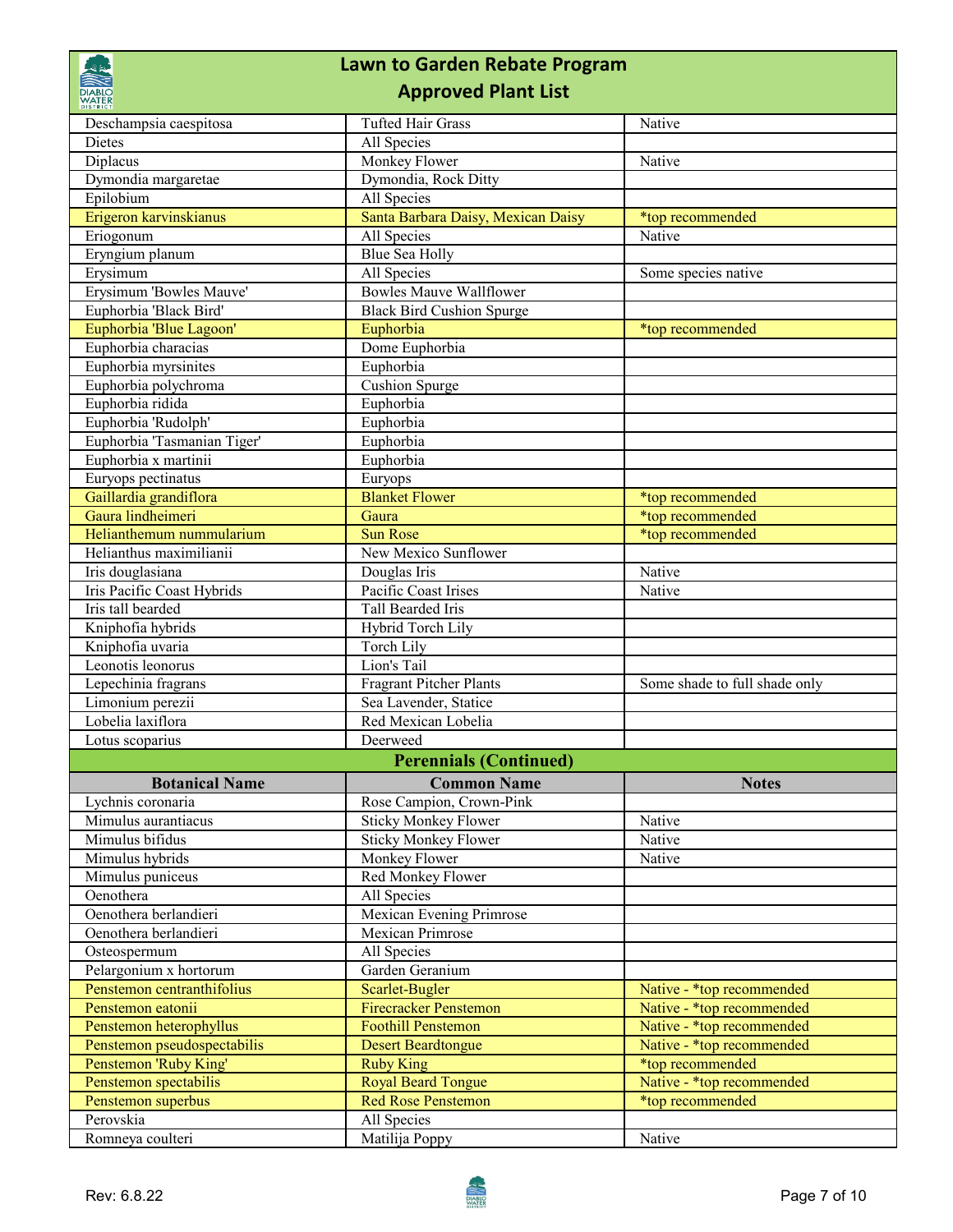|                                                  | <b>Lawn to Garden Rebate Program</b>   |                                               |  |
|--------------------------------------------------|----------------------------------------|-----------------------------------------------|--|
| <b>DIABLO</b><br><b>WATER</b><br><b>DISTRICT</b> | <b>Approved Plant List</b>             |                                               |  |
| Salvia 'Allen Chickering'                        | <b>Allen Chickering Sage</b>           | Native - *top recommended                     |  |
| Salvia 'Bee's Bliss'                             | Sage                                   | Native - *top recommended                     |  |
| Salvia 'Celestial Blue'                          | <b>Purple Sage</b>                     | Native - *top recommended                     |  |
| Salvia chamaedryoides                            | <b>Blue Sage</b>                       | *top recommended                              |  |
| Salvia clevelandii                               | <b>Blue Sage</b>                       | *top recommended                              |  |
| Salvia coccinea                                  | <b>Texas Sage</b>                      | *top recommended                              |  |
| Salvia 'Dara's Choise'                           | Sage                                   | Native - *top recommended                     |  |
| Salvia dorrii                                    | <b>Desert Sage</b>                     | Native - *top recommended                     |  |
| Salvia Gracias                                   | <b>Creeping Sage</b>                   | Native - *top recommended                     |  |
| Salvia leucantha<br>Salvia nemorosa              | Mexican Bush Sage<br><b>Dwarf</b> Sage | *top recommended                              |  |
| Salvia pachyphylla                               | <b>Purple Sage</b>                     | *top recommended<br>Native - *top recommended |  |
| Salvia 'Pozo Blue'                               | <b>Grey Musk Sage</b>                  | Native - *top recommended                     |  |
| Salvia sonomensis                                | Sonoma Sage, Creeping Sage             | Native - *top recommended                     |  |
| Salvia spathacea                                 | Hummingbird/Pitcher Sage               | *top recommended                              |  |
| Salvia sylvestris                                | <b>Blue Mound Sage</b>                 | *top recommended                              |  |
| Santolina                                        | All Species                            |                                               |  |
| Saponaria ocymoides                              | Rock Soapwort                          |                                               |  |
| Senecio cineraria                                | Dusty Miller, Silver Groundsel         |                                               |  |
| Sisyrinchium bellum                              | <b>Blue Eyed Grass</b>                 | Native                                        |  |
| Sisyrinchium californicum                        | <b>Yellow Eyed Grass</b>               | Native                                        |  |
| Stachys                                          | All Species                            | Some species native                           |  |
| Tagetes lemmonii                                 | Perennial Marigold, Copper Canyon D    |                                               |  |
| Teucrium chamaedrys                              | <b>Trailing Germander</b>              |                                               |  |
| Teucrium fruticans                               | <b>Bush Germander</b>                  |                                               |  |
| Thymus praecox arcticus                          | <b>Creeping Thyme</b>                  | *top recommended                              |  |
| Thymus pseudolanuginosus                         | <b>Woolly Thyme</b>                    | *top recommended                              |  |
| Thymus serpyllum                                 | <b>Carpet Creeping Thyme</b>           | *top recommended                              |  |
| Tulbaghia                                        | All Species                            |                                               |  |
| Verbasum hybrids                                 | Mullein                                | V. thapsus listed as invasive *               |  |
| Verbena lilacina                                 | Cedros Island Verbena                  |                                               |  |
|                                                  | <b>Perennials (Continued)</b>          |                                               |  |
| <b>Botanical Name</b>                            | <b>Common Name</b>                     | <b>Notes</b>                                  |  |
| Verbena peruviana                                | Peruvian Verbena                       |                                               |  |
| Verbena pulchella gracilior                      | Moss Verbena                           |                                               |  |
| Yucca                                            | <b>All Species</b>                     | Some species native -* top recommended        |  |
| Yucca recurvifolia                               | Spineless Yucca                        |                                               |  |
| Yucca whipplei                                   | Our Lord's Candle                      | Native                                        |  |
| Zauschneria                                      | All Species                            | Native                                        |  |
|                                                  |                                        |                                               |  |
| <b>Bulbs</b>                                     |                                        |                                               |  |
| <b>Botanical Name</b>                            | <b>Common Name</b>                     | <b>Notes</b>                                  |  |
| Allium                                           | Ornamental Onion                       | Native & Mediterranean species                |  |
| Alstroemeria ligtu hybrids & cvs.                | Peruvian Lily                          |                                               |  |
| Amarcrium memoria-corsii                         | Crinodonna                             |                                               |  |
| Amarygia hybrids                                 | Amarygia                               |                                               |  |
| Amaryllis belladonna                             | Belladonna Lily, Naked Lady            | *top recommended                              |  |
| <b>Bulbine</b> frutescans                        | <b>Bulbine</b>                         |                                               |  |
| Bulbinella floribunda                            | Yellow cat tail                        |                                               |  |
| Gladiolus watsonius                              | South African Gladiolus                | *top recommended                              |  |
| Homoglad hybrid                                  | Homogald Hybrid Gladiola               |                                               |  |
| Ipheion uniflorum                                | Spring Starflower                      |                                               |  |
| Ixia longituba                                   | African Corn Lily                      |                                               |  |
| Muscari macrocarpum                              | <b>Grape Hyacinth</b>                  | *top recommended                              |  |
| Narcissus                                        | Daffodil                               |                                               |  |

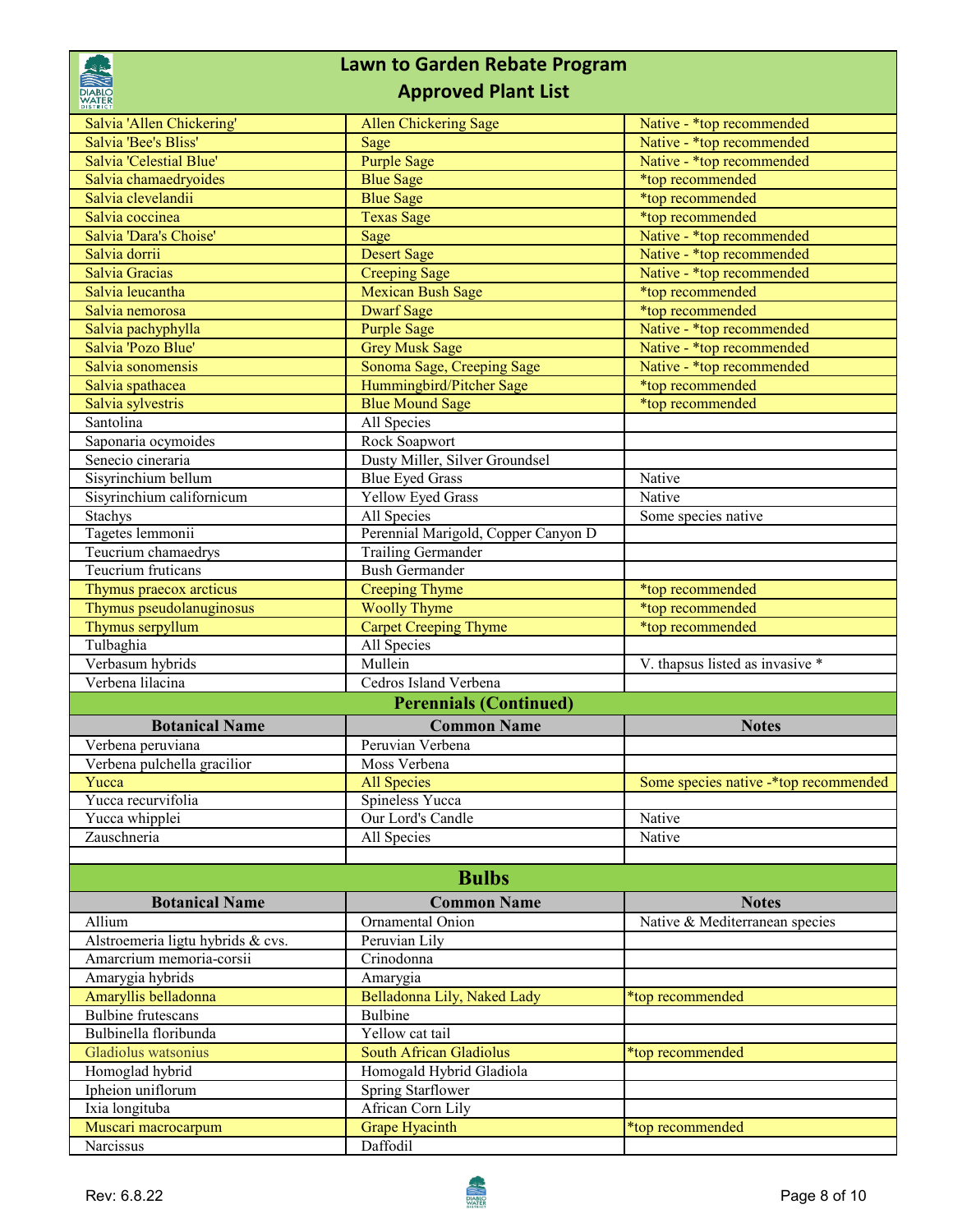| <b>Lawn to Garden Rebate Program</b>    |                                                  |                                      |  |
|-----------------------------------------|--------------------------------------------------|--------------------------------------|--|
| <b>Approved Plant List</b>              |                                                  |                                      |  |
| Nerine                                  | <b>Spider Lily</b>                               | *top recommended                     |  |
| Rhodophiala bifida                      | Oxblood Lily                                     |                                      |  |
| Scilla peruviana                        | Peruvian Scilla                                  |                                      |  |
| Sprekelia formosissima                  | Aztec Lily                                       |                                      |  |
| Urginea maritima                        | Sea Squill                                       |                                      |  |
|                                         |                                                  |                                      |  |
|                                         | <b>Cactus</b>                                    |                                      |  |
| <b>Botanical Name</b>                   | <b>Common Name</b>                               | <b>Notes</b>                         |  |
| Cereus hildmannianus                    | Hildmann Cactus                                  |                                      |  |
| Cereus peruvianus                       | Peruvian-Apple Cactus, Pitaya                    |                                      |  |
| Echinocactus grusonii                   | Golden Barrel Cactus                             |                                      |  |
| Opuntia ficus-indica                    | Indian Fig Prickly Pear                          |                                      |  |
| Opuntia macrocentra violacea            | Prickly Pear                                     |                                      |  |
| Opuntia violacea santa-rita             | Blue-blade                                       |                                      |  |
|                                         | <b>Ferns</b>                                     |                                      |  |
|                                         |                                                  |                                      |  |
| <b>Botanical Name</b>                   | <b>Common Name</b>                               | <b>Notes</b>                         |  |
| Asparagus densiflorus 'Meyers'          | Meyer Asparagus                                  |                                      |  |
| Asparagus densiflorus 'Sprengeri'       | Sprenger Asparagus                               |                                      |  |
| Asparagus setaceus                      | Asparagus Fern, Climbing Asparagus               |                                      |  |
|                                         | <b>Grasses and Grass like Plants</b>             |                                      |  |
| <b>Botanical Name</b>                   | <b>Common Name</b>                               | <b>Notes</b>                         |  |
| Achnatherum hymenoides                  | <b>Indian Rice Grass</b>                         |                                      |  |
| Andropogon scoparius                    | Little Bluestem                                  |                                      |  |
|                                         |                                                  |                                      |  |
| Bouteloua curtipendula                  | Sideoats Grama                                   | Native                               |  |
|                                         | <b>Grasses and Grass like Plants (Continued)</b> |                                      |  |
| <b>Botanical Name</b>                   | <b>Common Name</b>                               | <b>Notes</b>                         |  |
| Bouteloua gracilis                      | Mosquito Grass, Blue Grama Grass                 | Native - *top recommended            |  |
| <b>Buchloe</b> dactyloides              | <b>Buffalo Grass</b>                             | *top recommended                     |  |
| Carex pansa                             | California Meadow Sedge                          | Native - *top recommended            |  |
| Carex tumulicola                        | Berkeley Sedge                                   |                                      |  |
| Elymus                                  | All Species                                      | Some species native                  |  |
| Festuca californica                     | California Fescue                                | Some species native *top recommended |  |
| Festuca glauca 'Elija Blue'             | Elija Blue Fescue                                | Some species native                  |  |
| Festuca idahoensis                      | Idaho Fescue                                     |                                      |  |
| Festuca mairea                          | Atlas Fescue                                     |                                      |  |
| Festuca ovina glauca                    | <b>Blue Fescue</b>                               |                                      |  |
| Helictotrichon sempervirens             | <b>Blue Oat Grass</b>                            |                                      |  |
| Leymus                                  | All Species                                      | Some species native                  |  |
| Libertia peregrinans                    | Kiwi Libertia                                    |                                      |  |
| Lomandra longifolia                     | Mat Rush                                         |                                      |  |
| Lygeum sparteum                         | Esparto Grass                                    |                                      |  |
| Miscanthus transmorrisonensis           | Evergreen Eulalia                                |                                      |  |
| Muhlenbergia capillaris                 | Hairy Awn Muhly                                  |                                      |  |
| Muhlenbergia dubia                      | Pine Muhly                                       |                                      |  |
| Muhlenbergia dumosa                     | <b>Bamboo Muhly</b>                              |                                      |  |
| Muhlenbergia lindheimeri                | Lindheimer's Muhly                               | Native - *top recommended            |  |
| Muhlenbergia rigens<br>Panicum virgatum | Deer Grass<br><b>Switch Grass</b>                |                                      |  |
| Pennisetum alopecuroides                | <b>Fountain Grass</b>                            | *top recommended                     |  |
| Pennisetum massaicum                    | <b>Bunny Tails</b>                               |                                      |  |
| Pennisetum orientale                    | Fountain Grass                                   |                                      |  |